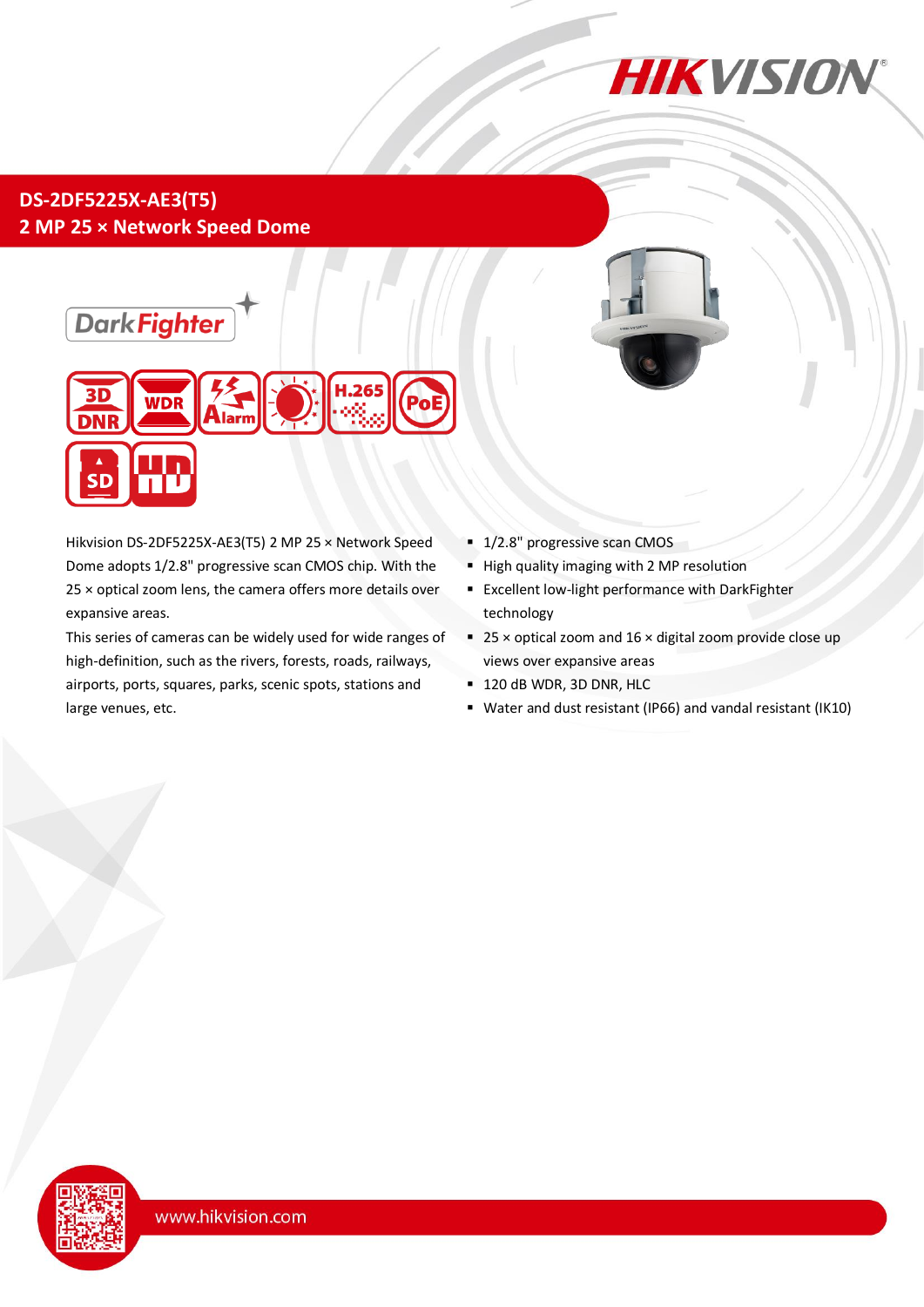

#### **DORI**

The DORI (detect, observe, recognize, identify) distance gives the general idea of the camera ability to distinguish persons or objects within its field of view. It is calculated based on the camera sensor specification and the criteria given by EN 62676-4: 2015.

| <b>DORI</b>     | <b>Detect</b>        | <b>Observe</b>      | Recognize           | <b>Identify</b>    |
|-----------------|----------------------|---------------------|---------------------|--------------------|
| Definition      | $25 \text{ px/m}$    | $63 \text{ px/m}$   | 125 px/m            | $250 \text{ px/m}$ |
| Distance (Tele) | 1598.6 m (5244.8 ft) | 634.4 m (2081.4 ft) | 319.7 m (1048.9 ft) | 159.9 m (524.6 ft) |

# **Specification**

| Camera                   |                                                                                   |  |  |
|--------------------------|-----------------------------------------------------------------------------------|--|--|
| Min. Illumination        | Color: 0.002 Lux @ (F1.2, AGC ON), B/W: 0.0002 Lux @ (F1.2, AGC ON)               |  |  |
| Image Sensor             | 1/2.8" progressive scan CMOS                                                      |  |  |
| Shutter Speed            | 1 to 1/30,000 s                                                                   |  |  |
| Day & Night              | IR cut filter                                                                     |  |  |
| Zoom                     | $25 \times$ optical, $16 \times$ digital                                          |  |  |
| Max. Resolution          | $1920 \times 1080$                                                                |  |  |
| Lens                     |                                                                                   |  |  |
| Zoom Speed               | Approx. 4.8 s                                                                     |  |  |
| Focus                    | Auto, semi-auto, manual                                                           |  |  |
| Aperture                 | Max. F1.2                                                                         |  |  |
| Focal Length             | 4.8 mm to 120 mm                                                                  |  |  |
|                          | Horizontal field of view: 58.4° to 2.7° (wide-tele)                               |  |  |
| <b>FOV</b>               | Vertical field of view: 33.8° to 1.5° (wide-tele)                                 |  |  |
|                          | Diagonal field of view: 65.6° to 3.1° (wide-tele)                                 |  |  |
| <b>PTZ</b>               |                                                                                   |  |  |
| Movement Range (Tilt)    | -5° to 90° (auto flip)                                                            |  |  |
| Movement Range (Pan)     | $360^\circ$                                                                       |  |  |
| Pan Speed                | Pan speed: configurable from 0.1° to 300°/s; preset speed: 540°/s                 |  |  |
| <b>Tilt Speed</b>        | Tilt speed: configurable from 0.1° to 240°/s, preset speed 400°/s                 |  |  |
| Proportional Pan         | Yes                                                                               |  |  |
| Presets                  | 300                                                                               |  |  |
| Patrol Scan              | 8 patrols                                                                         |  |  |
| Pattern Scan             | 4 pattern scans                                                                   |  |  |
| Power-off Memory         | Yes                                                                               |  |  |
| Park Action              | Preset, pattern scan, patrol scan, auto scan, tilt scan, random scan, frame scan, |  |  |
|                          | panorama scan                                                                     |  |  |
| 3D Positioning           | Yes                                                                               |  |  |
| PTZ Status Display       | Yes                                                                               |  |  |
| <b>Preset Freezing</b>   | Yes                                                                               |  |  |
| <b>Scheduled Task</b>    | Preset, pattern scan, patrol scan, auto scan, tilt scan, random scan, frame scan, |  |  |
|                          | panorama scan, dome reboot, dome adjust, aux output                               |  |  |
| <b>Video</b>             |                                                                                   |  |  |
| Region of Interest (ROI) | 8 fixed regions for each stream                                                   |  |  |
| H.264 Type               | Baseline profile, main profile, high profile                                      |  |  |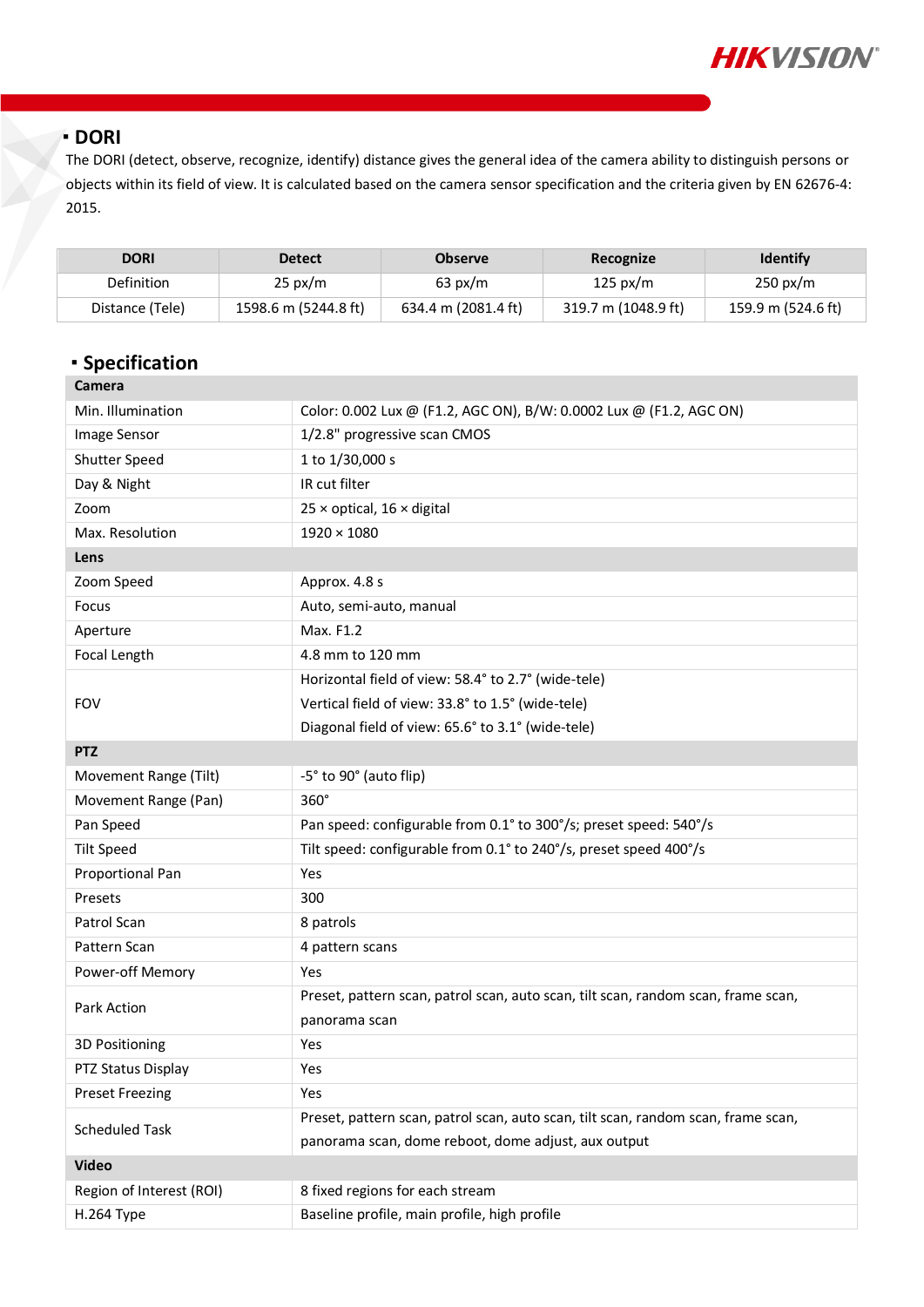

| H.265 Type                  | Main profile                                                                                |
|-----------------------------|---------------------------------------------------------------------------------------------|
|                             | 50 Hz: 25 fps (1920 × 1080, 1280 × 960, 1280 × 720)                                         |
| Main Stream                 | 60 Hz: 30 fps (1920 × 1080, 1280 × 960, 1280 × 720)                                         |
|                             | 50 Hz: 25 fps (704 × 576, 640 × 480, 352 × 288)                                             |
| Sub-Stream                  | 60 Hz: 30 fps (704 × 480, 640 × 480, 352 × 240)                                             |
|                             | 50 Hz: 25 fps (1920 × 1080, 1280 × 960, 1280 × 720, 704 × 576, 640 × 480, 352 × 288)        |
| Third Stream                | 60 Hz: 30 fps (1920 × 1080, 1280 × 960, 1280 × 720, 704 × 480, 640 × 480, 352 × 240)        |
|                             | Main stream: H.265+/H.265/H.264+/H.264                                                      |
| Video Compression           | Sub-stream: H.265/H.264/MJPEG                                                               |
|                             | Third stream: H.265/H.264/MJPEG                                                             |
| Scalable Video Coding (SVC) | H.264 and H.265 encoding                                                                    |
| <b>Audio</b>                |                                                                                             |
| Audio Compression           | G.711alaw, G.711ulaw, G.722.1, G.726, MP2L2, PCM                                            |
| <b>Network</b>              |                                                                                             |
|                             | IPv4/IPv6, HTTP, HTTPS, 802.1x, QoS, FTP, SMTP, UPnP, SNMP, DNS, DDNS, NTP, RTSP,           |
| Protocols                   | RTCP, RTP, TCP/IP, DHCP, PPPoE, UDP, IGMP, ICMP, Bonjour                                    |
| Simultaneous Live View      | Up to 20 channels                                                                           |
| API                         | Open Network Video Interface (Profile S, Profile G, Profile T), ISAPI, SDK                  |
| User/Host                   | Up to 32 users, 3 levels: Administrator, Operator and User                                  |
| Client                      | iVMS-4200, HikCentral, Hik-Connect                                                          |
|                             | Password protection, complicated password, HTTPS encryption, 802.1X                         |
| Security                    | authentication, watermark, IP address filter, control timeout settings, security audit      |
|                             | log, TLS 1.2, host authentication (MAC address)                                             |
| Web Browser                 | IE 8 to 11, Chrome 31.0+, Firefox 30.0+, Safari 11+                                         |
| Image                       |                                                                                             |
| Image Stabilization         | EIS                                                                                         |
| Regional Exposure           | Yes                                                                                         |
|                             | Saturation, brightness, contrast, sharpness, gain, and white balance adjustable by          |
| <b>Image Settings</b>       | client software or web browser                                                              |
| <b>Regional Focus</b>       | Yes                                                                                         |
| Defog                       | Optical defog                                                                               |
| Image Enhancement           | BLC, HLC, 3D DNR                                                                            |
| Wide Dynamic Range (WDR)    | 120 dB WDR                                                                                  |
| Privacy Mask                | 24 programmable polygon privacy masks, mask color or mosaic configurable                    |
| Interface                   |                                                                                             |
| Ethernet Interface          | 1 RJ45 10M/100M self-adaptive Ethernet port                                                 |
| On-board Storage            | Built-in memory card slot, support microSD/microSDHC/microSDXC card, up to 256 GB           |
| Alarm                       | 7 inputs, 2 outputs                                                                         |
|                             | 1 input (line in), max. input amplitude: 2-2.4 vpp, input impedance: $1 K\Omega \pm 10\%$ ; |
| Audio                       | 1 output (line out), line level, output impedance: 600 $\Omega$                             |
| RS-485                      | 1 RS-485 (Half duplex, HIKVISION, Pelco-P, Pelco-D, self-adaptive)                          |
| Event                       |                                                                                             |
| <b>Basic Event</b>          | Motion detection, video tampering alarm, exception, alarm input and output                  |
|                             |                                                                                             |

X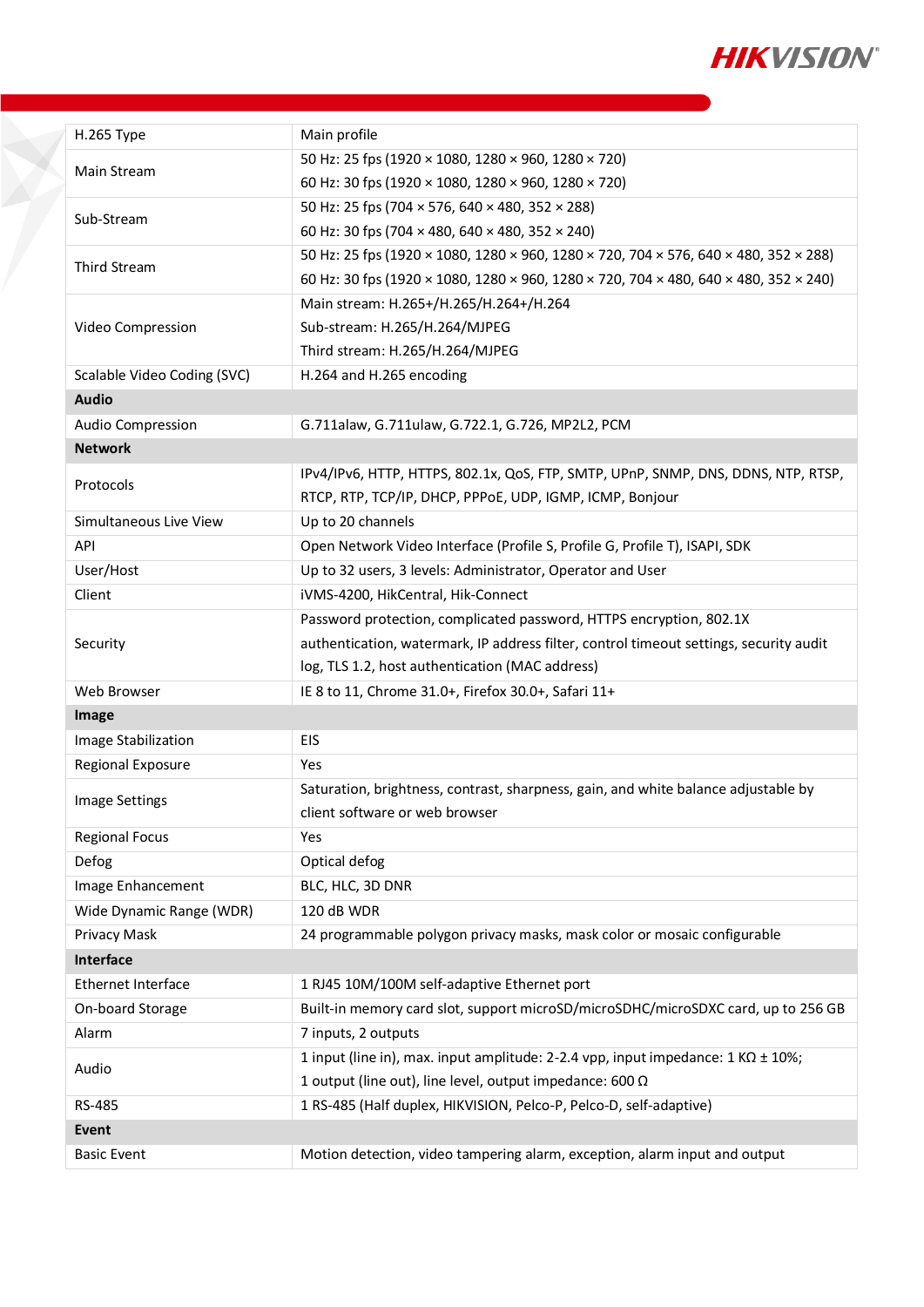

|                                           | Line crossing detection, intrusion detection, region entrance detection, region exiting |  |
|-------------------------------------------|-----------------------------------------------------------------------------------------|--|
| <b>Smart Event</b>                        | detection, unattended baggage detection, object removal detection, audio exception      |  |
|                                           | detection                                                                               |  |
| <b>Smart Tracking</b>                     | Manual tracking, auto-tracking                                                          |  |
| Alarm Linkage                             | Upload to FTP/NAS/memory card, notify surveillance center, send email, trigger alarm    |  |
|                                           | output, trigger recording, and PTZ actions (such as preset, patrol scan, pattern scan)  |  |
| <b>Deep Learning Function</b>             |                                                                                         |  |
|                                           | Detects up to 30 faces simultaneously.                                                  |  |
| Face Capture                              | Supports detecting, capturing, grading, selecting of face in motion, and outputs the    |  |
|                                           | best face picture                                                                       |  |
| <b>Road Traffic and Vehicle Detection</b> |                                                                                         |  |
| Road Traffic                              | Supports vehicle detection                                                              |  |
| General                                   |                                                                                         |  |
| Power                                     | 24 VAC, 2.5 A, 50/60Hz (Max. 25 W), Hi-PoE, 42.5 to 57 V, 1.41 A (Max. 25 W)            |  |
| <b>Operating Condition</b>                | -10°C to 50°C (14°F to 122°F), Humidity 95% or less (non-condensing)                    |  |
| Dimension                                 | $\emptyset$ 245.1 mm × 239 mm ( $\emptyset$ 9.65" × 9.41")                              |  |
| Weight                                    | Approx. 3.4 kg (7.5 lb.)                                                                |  |
|                                           | 32 languages: English, Russian, Estonian, Bulgarian, Hungarian, Greek, German, Italian, |  |
|                                           | Czech, Slovak, French, Polish, Dutch, Portuguese, Spanish, Romanian, Danish, Swedish,   |  |
| Language                                  | Norwegian, Finnish, Croatian, Slovenian, Serbian, Turkish, Korean, Traditional Chinese, |  |
|                                           | Thai, Vietnamese, Japanese, Latvian, Lithuanian, Portuguese (Brazil)                    |  |
| Approval                                  |                                                                                         |  |
|                                           | FCC SDoC (47 CFR Part 15, Subpart B);                                                   |  |
|                                           | CE-EMC (EN 55032: 2015, EN 61000-3-2: 2019, EN 61000-3-3: 2013, EN 50130-4: 2011        |  |
|                                           | $+A1: 2014);$                                                                           |  |
| <b>EMC</b>                                | RCM (AS/NZS CISPR 32: 2015);                                                            |  |
|                                           | IC VoC (ICES-003: Issue 6, 2019);                                                       |  |
|                                           | KC (KN 32: 2015, KN 35: 2015)                                                           |  |
|                                           | UL (UL 62368-1)                                                                         |  |
|                                           | CB (IEC 60950-1:2005 + Am 1:2009 + Am 2:2013, IEC 62368-1:2014);                        |  |
| Safety                                    | CE-LVD (EN 62368-1:2014+A11:2017),                                                      |  |
|                                           | BIS (IS 13252(Part 1):2010+A1:2013+A2:2015);                                            |  |
|                                           | LOA (SANS IEC60950-1)                                                                   |  |
|                                           | CE-RoHS (2011/65/EU); WEEE (2012/19/EU);                                                |  |
| Environment                               | Reach (Regulation (EC) No 1907/2006)                                                    |  |
|                                           | IP66 (IEC 60529-2013), IK10 (IEC 62262:2002), Lightning Protection, Surge Protection    |  |
| Protection                                | and Voltage Transient Protection, ±6kV Line to Gnd, ±3kV Line to Line, IEC61000-4-5     |  |

## **Available Model**

DS-2DF5225X-AE3(T5)

F.

#### **Typical Application**

Hikvision products are classified into three levels according to their anti-corrosion performance. Refer to the following description to choose for your using environment.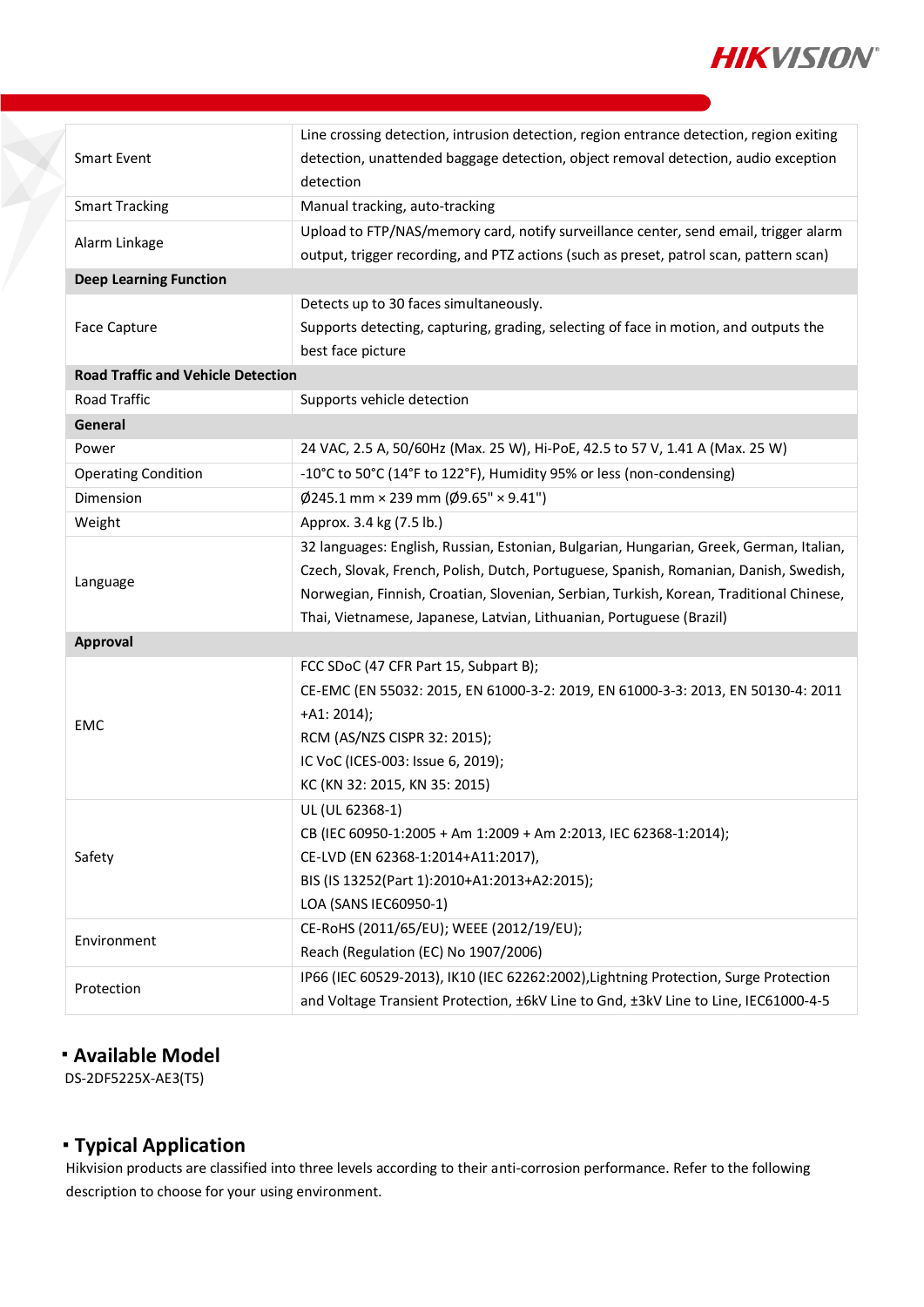

This model has NO SPECIFIC PROTECTION.

| Level                  | <b>Description</b>                                                                                  |
|------------------------|-----------------------------------------------------------------------------------------------------|
| Top-level protection   | Hikvision products at this level are equipped for use in areas where professional anti-corrosion    |
|                        | protection is a must. Typical application scenarios include coastlines, docks, chemical plants, and |
|                        | more.                                                                                               |
| Moderate protection    | Hikvision products at this level are equipped for use in areas with moderate anti-corrosion         |
|                        | demands. Typical application scenarios include coastal areas about 2 kilometers (1.24 miles) away   |
|                        | from coastlines, as well as areas affected by acid rain.                                            |
| No specific protection | Hikvision products at this level are equipped for use in areas where no specific anti-corrosion     |
|                        | protection is needed.                                                                               |

## **Dimension**